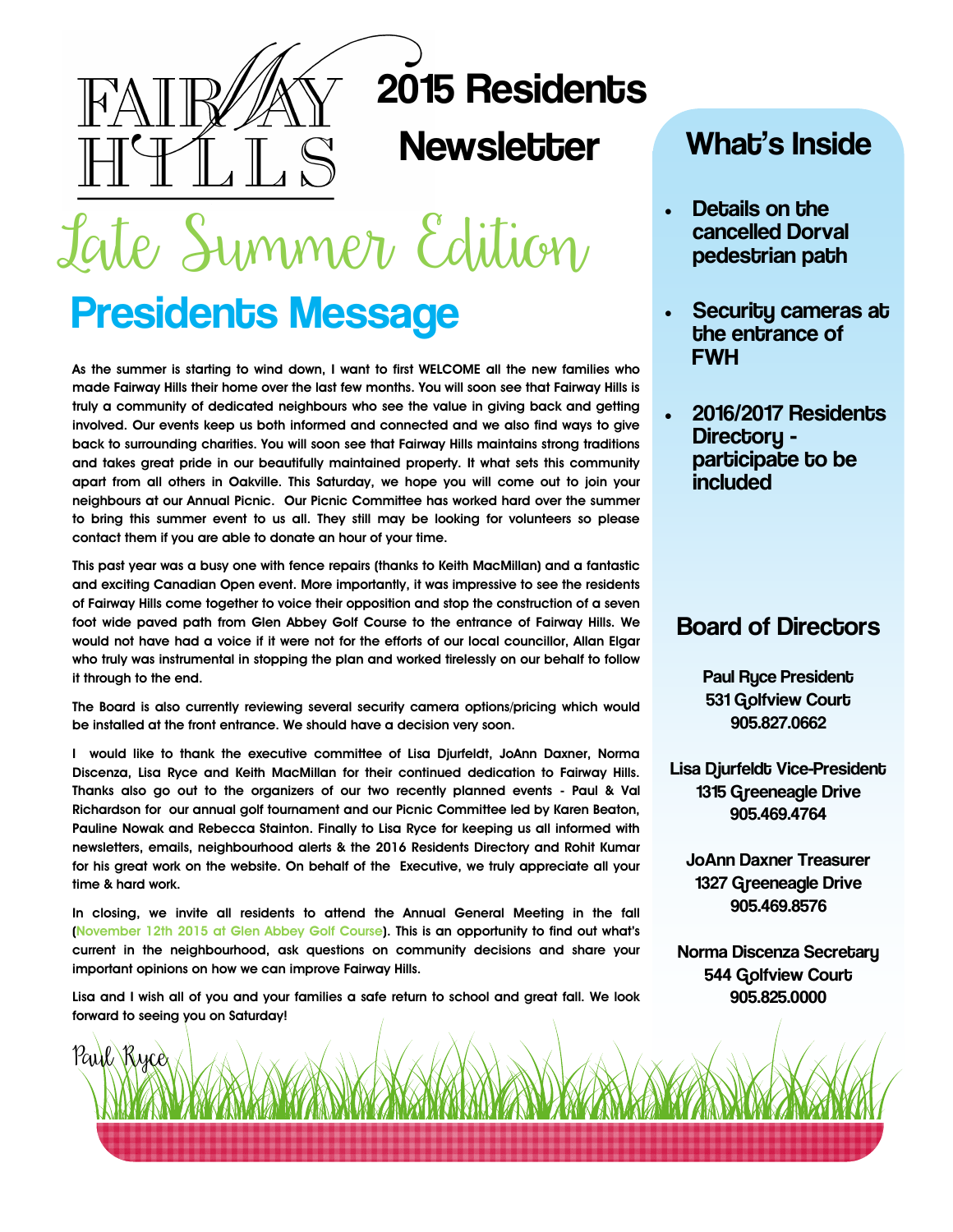# Fairway Hills Annual Picnic

### Saturday, September 19th 3:00pm to 7:00pm

**Our annual residents picnic is one of the highlights to living in Fairway Hills. Last year, we switched the month from June to September and the result was a resounding success! Therefore, we will be holding the picnic on Saturday, September 19th in the common greenspace. For the new faces to Fairway Hills, this is a** 



**great way to meet new neighbours. There will be a BBQ, events for kids, face painting, music, prizes and** 

**more! We are once again calling upon all residents to share a favorite salad/main or dessert. Make sure to mark your dish on the bottom so it can be returned to you.** 

**Also don't forget to bring your beverage of choice to sip that day .** 

**If you can lend an hour of your time** 

**for either set-up or clean-up activities, please contact Pauline Nowak at paulinenowak@yahoo.ca**



**We look forward to seeing you all there!** 

## 23rd Annual Residents Golf Tournament at Glen Abbey GC

Another stellar day for this great neighborhood tradition which has been organized each year by Paul and Val Richardson. Thank you for all your hard work in making this event a success!



Congratulations to our winners this year!

| <b>Paul Ryce</b>      | <b>Low Gross Winner</b>      |
|-----------------------|------------------------------|
| Tom Boscher           | <b>Mens Low Net Winner</b>   |
| <b>Michelle Scott</b> | <b>Womens Low Net Winner</b> |

## 2016 Residents' Directory

**Its that time of year again! This fall, we will be accepting your household information to be included in our 2016 Residents' Directory. Anyone new to FWH will find that the Directory is a useful tool for finding a babysitter,** 



**dogwalker, or finding someone who does odd jobs. Participation is** *voluntary* **& all information is confidential and is distributed only to your neighbors in Fairway Hills.** 

**If you would like to participate, you can fill** 

**out the form included with this newsletter or go to www.fairwayhillsoakville.com to submit the on-line survey. Even if you do not wish to be included in the Directory, we ask that you still provide your email address so that we may communicate pertinent information to you.** 

### Deadline is October 23rd 2015

Remember, only households that participate by submitting/confirming their information will be included.



Be sure to visit www.fairwayhillsoakville.com for all those "fairway" details.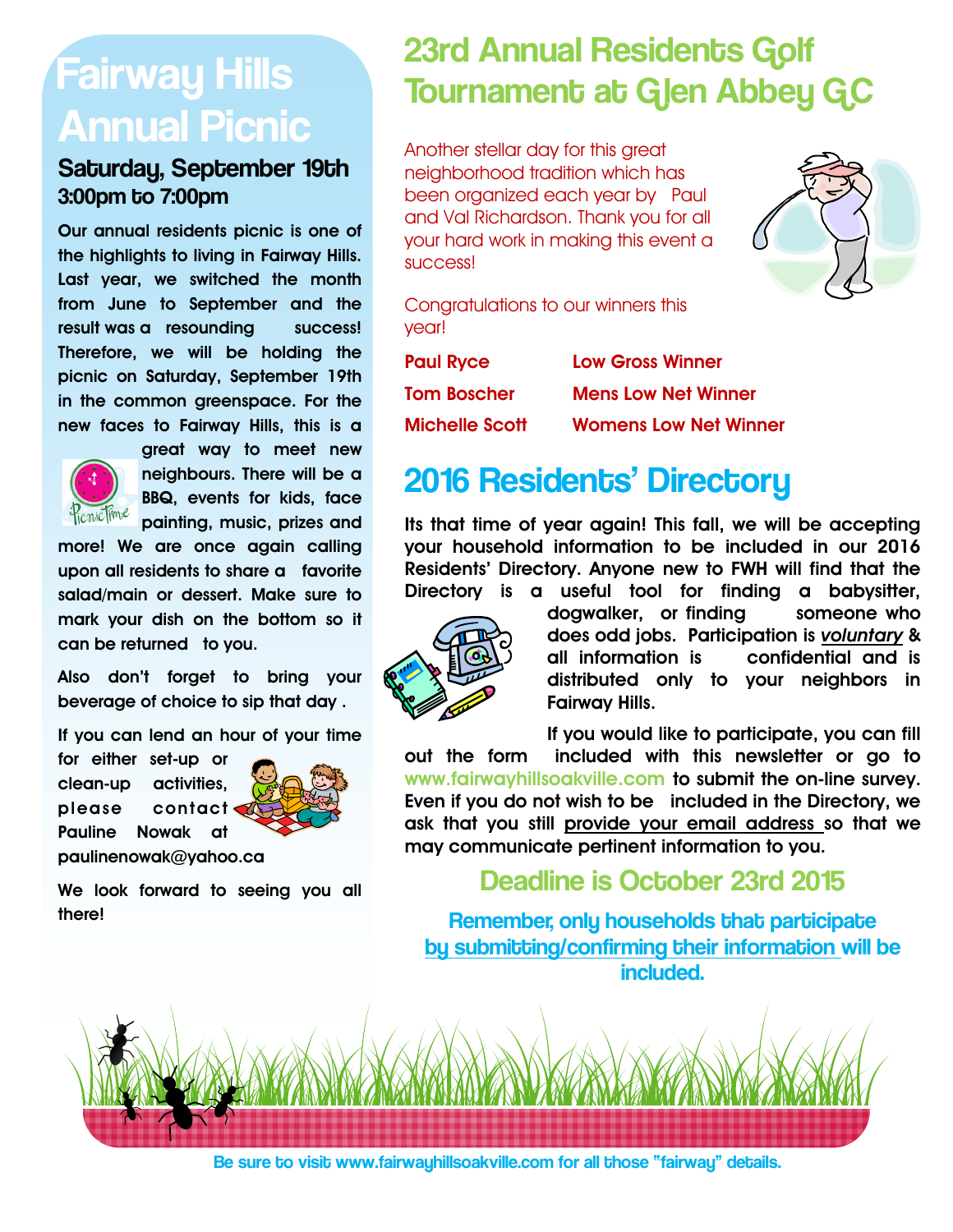### THANK YOU to Residents Who Helped to Stop the Proposed Path on Dorval

For those residents who we are able to communicate via email, we advised in April, of the Town's intention to install a foot path on the east side of Dorval. For those who we do not have an email for, we have included the email that was sent to resident's urging them to voice their protest to this path. As a result of the numerous responses from Fairway Hills residents, Allan Elgar was able to have this proposal cancelled. Paul Ryce and all the Board wish to thank those households who were able to send an email and helped to stop this proposal.

#### *Letter to Residents , Paul Ryce , FWH President*

#### Dear Residents,

It has come to my attention today from Allan Elgar, our Town and Regional Councillor, that the Town of Oakville is proposing to spend *\$225,000* on a *2.5m wide paved "trail" on the east side of Dorval from Upper Middle to the main entrance of Glen Abbey Golf Course*. This paved trail would run along the entire length of Fairway Hills along Dorval Drive. It appears that the Town did not contact any residents in this area to advise of the meetings and proposed plan. It also appears the town is trying to "FAST TRACK" this through the approval process. *Please advise if you have received any notices from the Town of Oakville on a proposed trail.*

To build the trail, **30 recently planted trees will need to be removed** and *5 more mature* trees are slated to be cut down. In other words, the trees on the other side of our perimeter fence are slated to be removed. This may also include the large evergreen green on the south side of the entrance. In some areas, retaining walls will need to be built.

Oakville's Budget Committee will decide on whether to approve funds to proceed with this trail at their meeting scheduled for tomorrow, *March 23rd* 2015. Town staff appear to be confident that it will pass because they have already scheduled a "Public Drop-In Opportunity" for Wednesday, April 1st (Town Hall, Palermo Room, 1225 Trafalgar Road). The Public Drop-In will only be an opportunity to ask questions and view the plan.

Our councillors feel that this trail is unnecessary because a multi-use trail already exists on the west side of Dorval. It is their opinion that this is not the best use of the Town's financial resources. As President of Fairway Hills, I *STRONGLY AGREE* that this path is not needed and will be detrimental to the community of Fairway Hills. In addition to this, the loss of trees will be significant and unnecessary and the result will be unsightly. Furthermore, the path will encourage additional bike and pedestrian use and the potential for vandalism.

Our councillors had made an effort to stop this plan earlier however it proceeded anyway.

Our councillors are now calling upon our community to voice their opinion regarding the plan before it is too late. They will share your comments and/or opposition with other members of council. *Please take a moment to provide your opinion to our councillors, Allan Elgar and Roger Lapworth.*

Finally, I want to thank Mr. Elgar for taking his time to bring this to our attention and representing the interests of our community.

Regards

Paul Ryce, President

#### psr@sympatico.ca

Fairway Hills Residents Association

#### *Regional & Town Councillor Allan Elgar's Response*

Thanks to your input I was able to persuade my colleagues on the budget committee that the proposed trail along Dorval was a very bad idea. The trail funding was nixed at my morning budget meeting and again at the evening Community Services meeting. So now the whole concept of another trail along Dorval has been abandoned!

The cancellation of the Dorval Trail plan is yet another example of how individuals can influence government decisions by speaking up. received over 100 emails, from people on both sides of Dorval, within a 24 hour period, all making very valid points about why this trail should not proceed. I did not receive any emails in favour of the plan. Your comments made a real difference in turning this issue around. I hope you continue to make your thoughts known on other issues that are in front of council.

One such issue is the potential development of Saw-whet Golf Course. Town Council did not approve the developer's plan to build over 780 houses along with 2 multi-story high density buildings on the site. Now the developer has taken his plan to the Ontario Municipal Board for a ruling. It troubles me deeply when an un-elected OMB member has the power to trump an elected body's decision. The OMB pre-hearing is set for May 1 and the hearing will start in October.

You can learn more about the Saw-whet situation by taking a close look at the Ward 4 section of Inside Oakville magazine, which should be arriving in your mailbox any day now. **Also, please plan to attend a Public Meeting I am hosting on April 14, (7 pm. Region of Halton Building, 1151 Bronte Rd).** At the meeting I will outline how you can once again have your opinions heard, and hopefully, once again influence decision-makers to make the right choice.

Thank you for taking the time to become involved in the Dorval Trail issue. Hopefully you will choose to become involved in the Saw-whet Golf Course issue. Get your friends and neighbours involved too.

**If Saw-whet is developed is Glen Abbey next - it has the same zoning as Saw-whet? We can't let that happen. Stay tuned and stay involved.**

Regards,

Allan Elgar, your Regional and Town Councillor

[elgar@sympatico.ca,](mailto:elgar@sympatico.ca) 416-709-0082 [www.elgar.ca](http://www.elgar.ca)